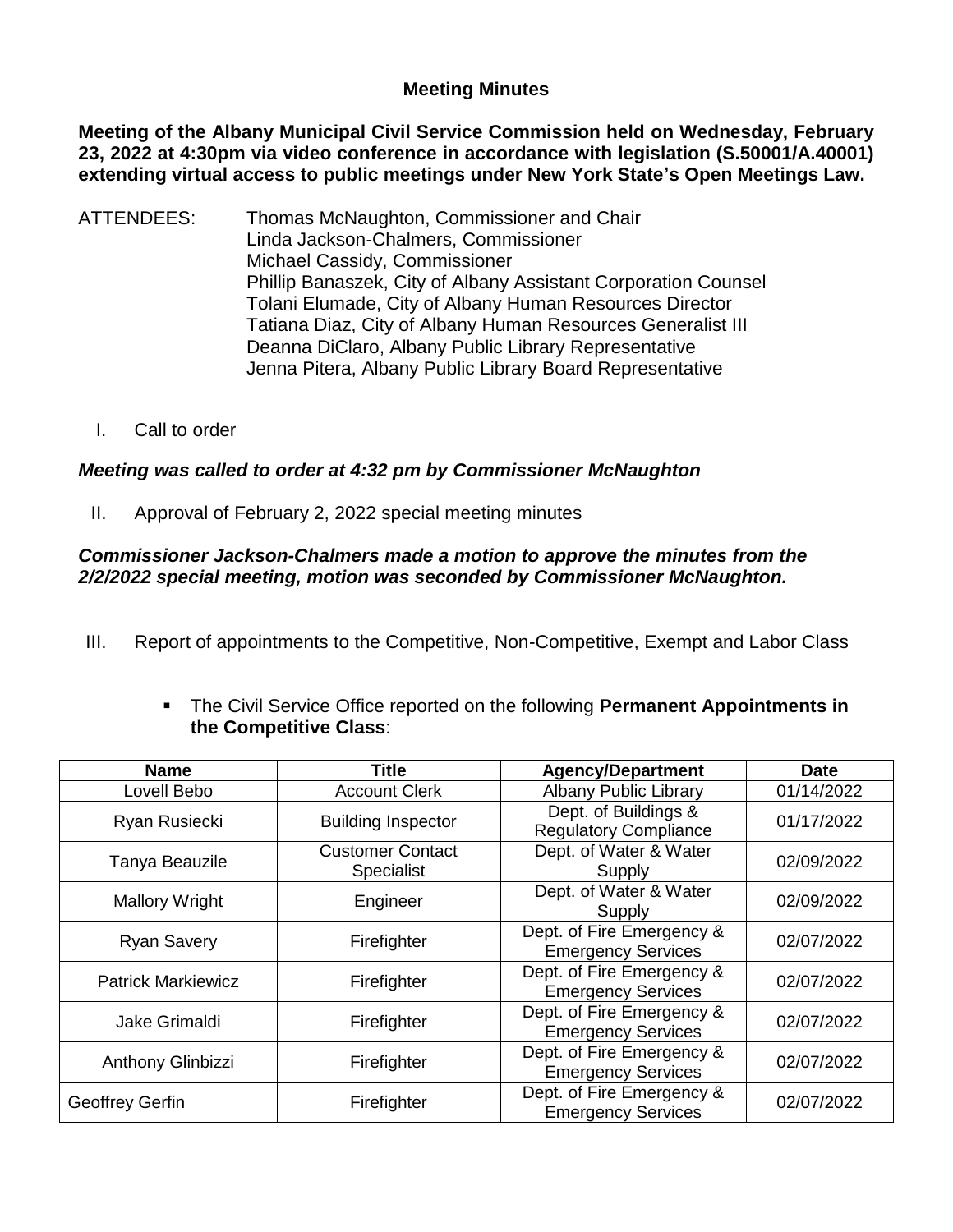City of Albany Municipal Civil Service Commission February 23, 2022 Meeting Agenda

| <b>Name</b>           | <b>Title</b>                                        | <b>Agency/Department</b>                               | <b>Date</b> |
|-----------------------|-----------------------------------------------------|--------------------------------------------------------|-------------|
| Alex Forezzi          | Firefighter                                         | Dept. of Fire Emergency &<br><b>Emergency Services</b> | 02/07/2022  |
| <b>Daniel Cramer</b>  | Firefighter                                         | Dept. of Fire Emergency &<br><b>Emergency Services</b> | 02/07/2022  |
| Scott Booth           | Firefighter                                         | Dept. of Fire Emergency &<br><b>Emergency Services</b> | 02/07/2022  |
| <b>Andrew Biance</b>  | Firefighter                                         | Dept. of Fire Emergency &<br><b>Emergency Services</b> | 02/07/2022  |
| <b>Edward Ash</b>     | Firefighter                                         | Dept. of Fire Emergency &<br><b>Emergency Services</b> | 02/07/2022  |
| <b>Scott Sanders</b>  | Firefighter                                         | Dept. of Fire Emergency &<br><b>Emergency Services</b> | 02/07/2022  |
| <b>Andrew Neidnig</b> | Firefighter                                         | Dept. of Fire Emergency &<br><b>Emergency Services</b> | 02/07/2022  |
| <b>Thomas Muir</b>    | Firefighter                                         | Dept. of Fire Emergency &<br><b>Emergency Services</b> | 02/07/2022  |
| Joseph Mosher         | Firefighter                                         | Dept. of Fire Emergency &<br><b>Emergency Services</b> | 02/07/2022  |
| David Shea            | Firefighter                                         | Dept. of Fire Emergency &<br><b>Emergency Services</b> | 02/07/2022  |
| Paul Behnke           | Geographic Information<br><b>Systems Specialist</b> | Dept. of Water & Water<br>Supply                       | 02/09/2022  |
| John Edvalson         | Librarian I                                         | Albany Public Library                                  | 01/3/2022   |
| Skylar Mungenast      | <b>Library Clerk</b>                                | <b>Albany Public Library</b>                           | 01/18/2022  |
| Jared Flagler         | <b>Mapping Technologist</b>                         | Dept. of Water & Water<br>Supply                       | 02/09/2022  |
| William Johnson       | Police Officer                                      | <b>Police Department</b>                               | 02/28/2022  |
| John Tedesco          | Superintendent of Water<br>Metering                 | Dept. of Water & Water<br>Supply                       | 02/09/2022  |

 The Civil Service Office reported on the following **Provisional Appointments in the Competitive Class**:

| <b>Name</b>             | <b>Agency/Department</b><br><b>Title</b>                                                   |                                     | <b>Date</b> |
|-------------------------|--------------------------------------------------------------------------------------------|-------------------------------------|-------------|
| Janel Anderson          | Accountant II                                                                              | <b>Albany Housing</b><br>Authority  | 01/03/2022  |
| James Futia             | Dept. of Buildings &<br><b>Conde Enforcement Inspector</b><br><b>Regulatory Compliance</b> |                                     | 2/14/2022   |
| George Bennett Jr.      | Custodian                                                                                  | <b>Albany School District</b>       | 1/3/2022    |
| D'Andre Burnett         | <b>Head Custodian</b>                                                                      | <b>Albany School District</b>       | 12/20/2021  |
| <b>Cory Russell</b>     | <b>Head Custodian</b>                                                                      | <b>Albany School District</b>       | 1/3/2022    |
| Migena Hana             | Junior Accountant                                                                          | <b>Albany Housing</b><br>Authority  | 01/10/2022  |
| Pablo Laurentino        | Maintenance Worker                                                                         | Albany Housing<br>Authority         | 11/29/2021  |
| Jennifer Monroe         | <b>Office Manager</b>                                                                      | <b>Albany School District</b>       | 12/17/2021  |
| <b>Brittney White</b>   | <b>Office Supervisor</b>                                                                   | Dept. of Recreation                 | 01/07/2022  |
| <b>Megan Culbertson</b> | Receptionist                                                                               | <b>Albany School District</b>       | 08/31/2021  |
| John Hajjar             | <b>Sanitation Equipment Operator</b>                                                       | Dept. of General<br><b>Services</b> | 02/07/2022  |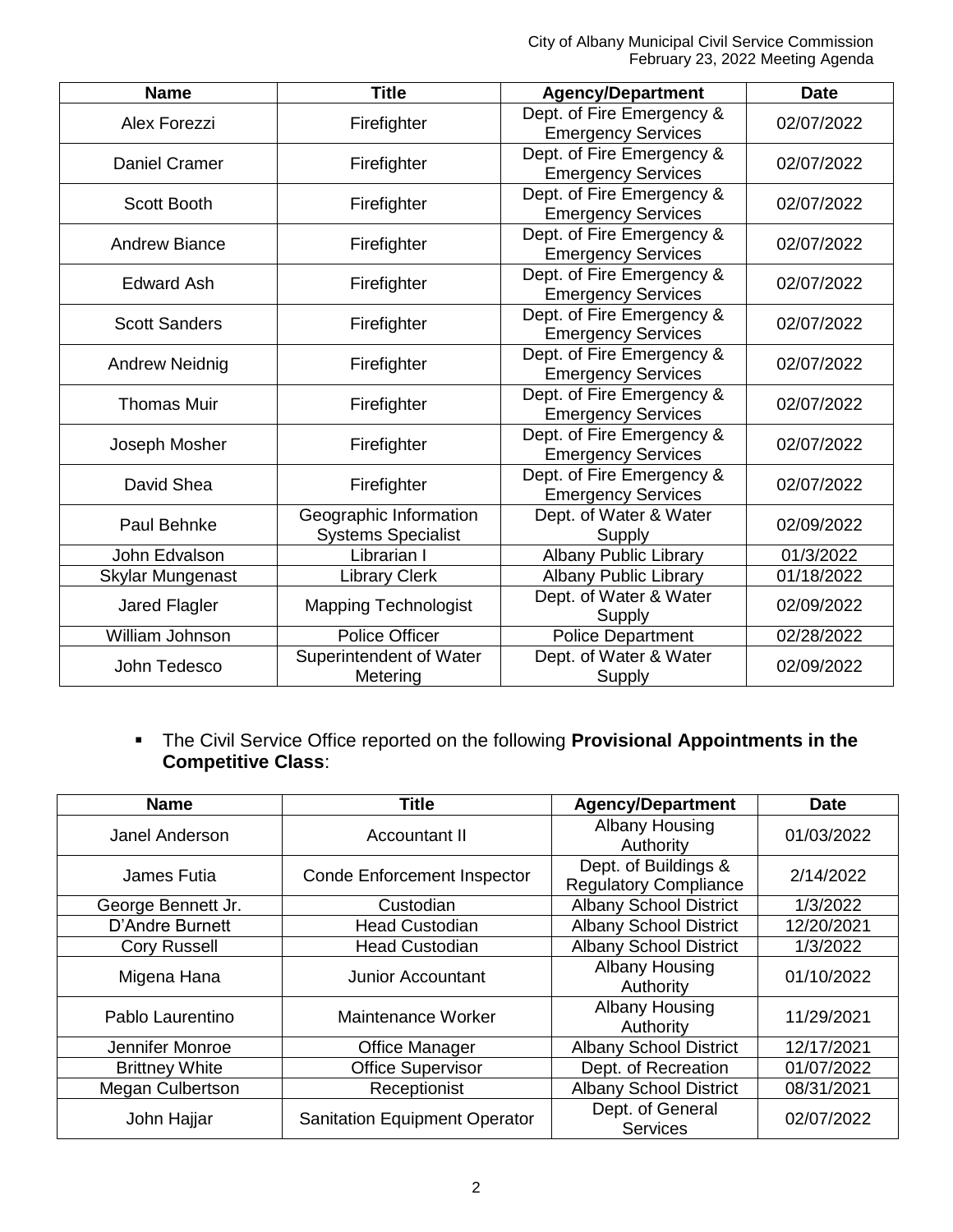The Civil Service Office reported on the following **Non-Competitive Class** appointments:

| <b>Name</b>                | <b>Title</b>                       | <b>Agency/Department</b>         | <b>Date</b> |
|----------------------------|------------------------------------|----------------------------------|-------------|
| Gary Koonz                 | <b>Building Maintenance Worker</b> | <b>Albany School District</b>    | 01/24/2022  |
| Jeremy Hawley              | <b>Building Maintenance Worker</b> | <b>Albany School District</b>    | 02/07/2022  |
| <b>Bevae Thomas</b>        | Cook                               | <b>Albany School District</b>    | 01/21/2022  |
| Jennifer Caver             | <b>Hall Monitor</b>                | <b>Albany School District</b>    | 12/17/2021  |
| Brenda Larios Urbina       | <b>Hall Monitor</b>                | <b>Albany School District</b>    | 1/7/2022    |
| Deshonna Bernard-<br>Dixon | <b>Hall Monitor</b>                | <b>Albany School District</b>    | 01/18/2022  |
| <b>Rahmael Hankins</b>     | Maintenance Laborer                | Albany Housing<br>Authority      | 11/08/2021  |
| <b>Nickoy Bailey</b>       | Water Maintenance Repair Worker    | Dept. of Water & Water<br>Supply | 02/16/2022  |

The Civil Service Office reported on the following **Labor Class** appointments:

| <b>Name</b>           | Title                      | <b>Agency/Department</b>      | Date      |
|-----------------------|----------------------------|-------------------------------|-----------|
| <b>Edith Gonzalez</b> | Custodial Worker           | <b>Albany School District</b> | 1/10/2022 |
| Bibi Mirzaie          | <b>Food Service Worker</b> | <b>Albany School District</b> | 1/21/2022 |

- IV. Establishment of Eligible Lists
	- Chief Water Treatment Plant Operator #63-493
	- Licensed Wastewater System Operator #64-429
	- Police Lieutenant #71-265
	- Water Treatment Plant Operator #71-823

### *All eligible lists were established by a motion made by Commissioner McNaughton and seconded by Commissioner Jackson-Chalmers.*

- V. Creation of New Job Specifications
	- Administrative Analyst
	- Director of Payroll Administration

### *All new job specifications were accepted by a motion made by Commissioner McNaughton and seconded by Commissioner Jackson-Chalmers*.

*Commissioner McNaughton made a motion to go into executive session at 4:45 pm, motion was seconded by commissioner Jackson-Chalmers. Executive session concluded at 5:53 pm.* 

- VI. Old Business
	- Albany Public Library Residency Exemption- Library Clerk